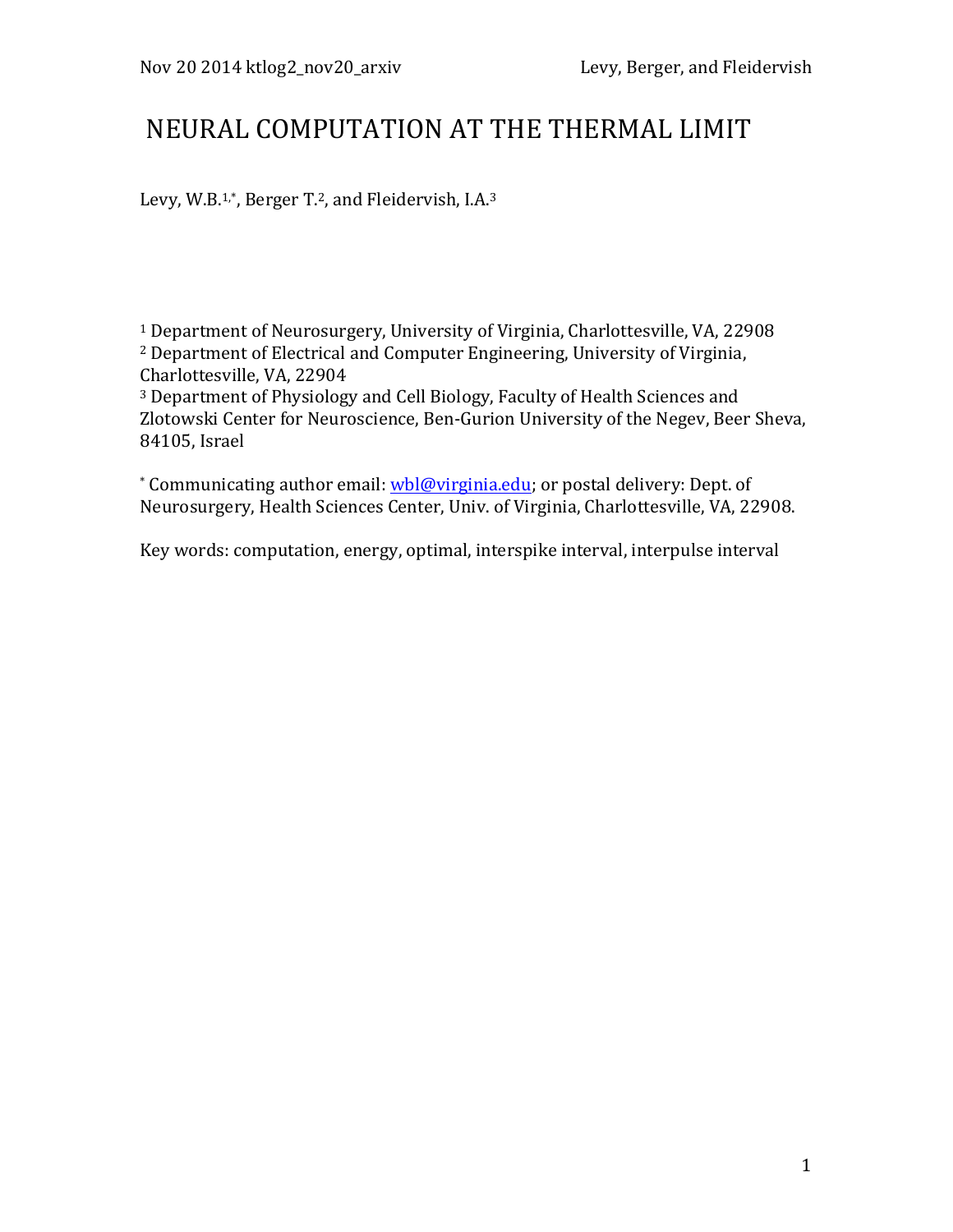#### ABSTRACT

Although several measurements and analyses support the idea that the brain is energy-optimized, there is one disturbing, contradictory observation: In theory, computation limited by thermal noise can occur as cheaply as  $\sim$  2.9·10<sup>-21</sup> joules per bit (kTln2). Unfortunately, for a neuron the ostensible discrepancy from this minimum is startling – ignoring inhibition the discrepancy is  $10<sup>7</sup>$  times this amount and taking inhibition into account  $>10^9$ . Here we point out that what has been defined as neural computation is actually a combination of computation and neural communication: the communication costs, transmission from each excitatory postsynaptic activation to the S4-gating-charges of the fast Na+ channels of the initial segment (fNa's), dominate the joule-costs. Making this distinction between communication to the initial segment and computation at the initial segment (i.e., adding up of the activated fNa's) implies that the average synaptic event reaching the fNa's is the size of the standard deviation of the thermal noise,  $(kT)^{1/2}$ . Moreover, defining computation as the addition of activated fNa's yields a biophysically plausible mechanism for approaching the desired minimum. This mechanism, requiring something like the electrical engineer's equalizer (not much more than the action potential generating conductances), only operates near threshold. This active filter modifies the last few synaptic excitations, providing barely enough energy to allow the last sub-threshold gating charge to transport. That is, the last, thresholdachieving S4-subunit activation requires an energy that matches the information being provided by the last few synaptic events, a ratio that is near kTln2 joules per bit.

#### *Author's significance statement*

In what sense does the brain compute? Given the optimizing nature of natural selection and 0.6 billion years of neural evolution, one expects that microscopic neural processes are optimal. The extent optimizations support minimizing energy costs of communication and computation. However, under pervasive, simplifying assumptions, a neuron, described by the signal transformation it performs, seems far from optimal,  $>10^8$  times the limit set by statistical thermodynamics. Carefully distinguishing communication costs within a neuron from computational costs produces a new definition of microscopic neuronal computation and reveals that communication accounts for most all the extremely large costs (99.998%). Via this reanalysis, one aspect of computation is predicted to occur near the best possible joules per bit limit set by physics.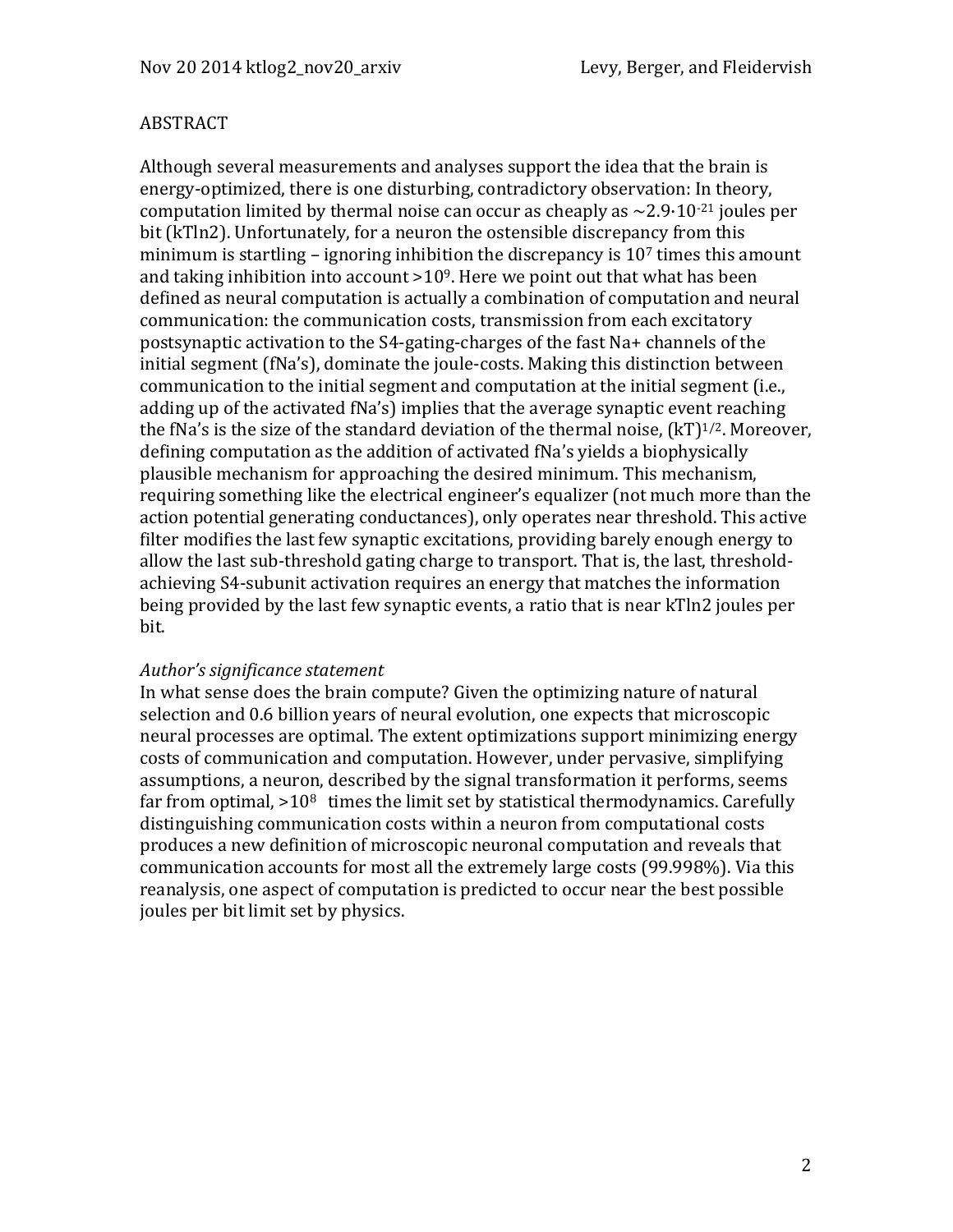## \body

#### INTRODUCTION

One path for understanding and interpreting neural computation consists of identifying optimizations that Nature (evolution through natural selection) has achieved. In general organisms are not optimal, but bits and pieces of organisms can be on average optimal when a local environment  $(e.g., the internal, physical$ milieu of the organism) has been unchanged for eons. Thus it is natural to presume  $e.g., 1-10$  that the costs of computation and communication, at the level of single neurons and networks that are generic across mammalian species, are energyoptimized. In this regard there are a few first principle successes  $e.g., 7,8,11,12$ , but there is one glaring failure facing the energy-efficient hypothesis.

Unfortunately for the energy-efficient approach, a nominally critical calculation fails $4,13,14$ . Specifically, calculations from physics and from Shannon theory place the optimal energy efficiency of computation at  $kTln2 \approx 2.9 \cdot 10^{-21}$  *I*/bits (with *k*) Boltzmann's constant and T the absolute temperature of a mammal,  $ca. 310^\circ$  kelvin). Thus, the whole energy-efficiency program for interpreting brain computation can be called into doubt, perhaps replaced by arguments favoring a combination of compromised optimizations, including energy-efficiency  $e.g., 14$ . However here, after recapitulating the fundamental nature of the apparent failure of the hypothesis, we distinguish aspects of neural processing that imply a particular aspect of single neuron computation is near the thermal limit.

To simplify the presentation and to highlight the most important assumptions and hypotheses, a number of relevant but distracting observations and relationships are in the Supplement  $s_a$ - $sh$ . The subsections to follow will  $(A)$  define a neuron,  $(B)$ explain the limit  $kTln2$  J/bit,  $(C)$  display the gross inefficiency of neural computation via a typical analysis and then pointing out a particular, minor inefficiency of an additive computation,  $(D)$  discover an aspect of synaptic excitation that is near the noise level, (E) carefully distinguish communication from computation (F) uncover another aspect at the thermal limit via interpreting molecular events as computation, i.e., activation of the fast Na-channels of the initial segment and transport of their gating charges. Figs 1 and 2 provide a visual summary of the beginning and ending models.

## DEVELOPMENTS, COMPARISIONS, AND A NOTABLE MOLECULAR HYPOTHESIS

## (A) *A simple neuron defined*

At the level of a single, simplified neuron (Fig 1a), neural computation is  $(1)$  the combining of input states by something akin to addition (or, indeed, addition itself), then  $(2)$  producing a pulse-out when threshold is reached, and  $(3)$  reinitializing the membrane potential. To this time honored definition of a McCulloch and Pitts (McC-P) neuron<sup>15</sup>, we add the assumption of interpulse interval (IPI) coding of a neuron's latent variable<sup>16,17, Sa</sup>. But this will not be enough for our analysis because the physical limit on computation arises from certain practical considerations not part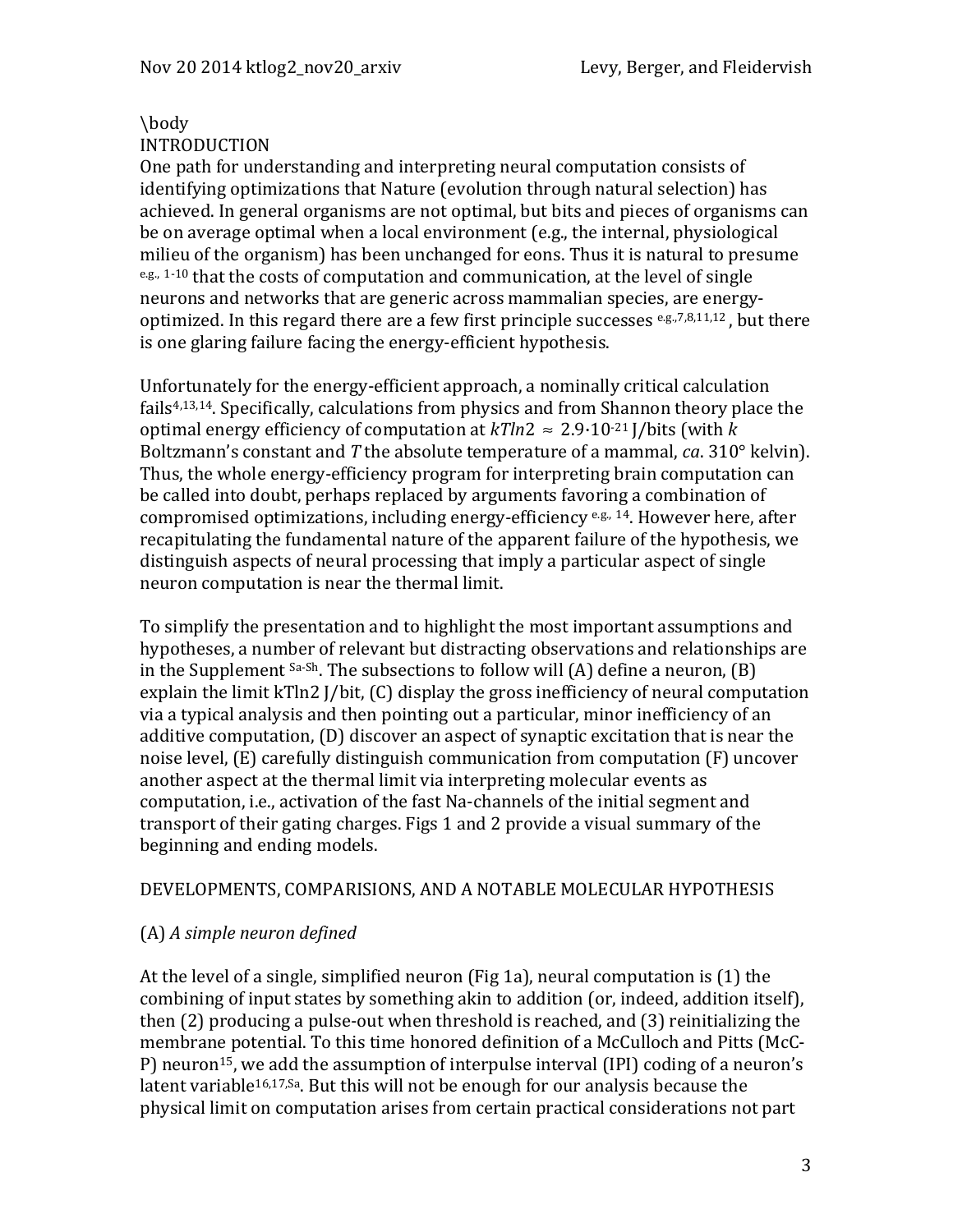of the McC-P neuron. In particular, the neuron of interest computes (adds and resets) with charge accumulation and dissipation for which there are resistive and capacitive paths between the neuron's inside and outside. Finally in order to approach observed anatomy and physiology, our neuron (Fig 1b) only makes sense when it also has inhibitory inputs and leak $18,5b$ .

## (B) *A* brief review of kTln2 *J/b* and its relevance

The kTln2 limit on dissipative sensor-memory systems arises with Szilard but his argument is now replaced by a memory storage perspective of Landauer and of Bennett as described in  $19$  (see also a recent unification<sup>20</sup>).

Because of a neuron's RC nature  $(R:=resistance, C:=capacitance)$  and from the fact that its repetitive use requires excitatory charging followed by erasure with each output pulse, a neuron is dissipative and is thus subject to the *kTln2* limit. Specifically,  $(1)$  a neuron starts an IPI at its reset/resting potential;  $(2)$  it senses each of its active excitatory synaptic events as positive charge injections; (3) then it stores these charges on its membrane capacitor while at nearly the same time  $(4)$ subjecting these positive injections to scaled inhibitory shunts to ground; and with enough such charge accumulation,  $(5)$  a pulse-out is generated; at which point,  $(6)$ the neuron's potential returns to rest. This last step is an energy dissipating step in which the capacitive charge associated with Na<sup>+</sup> fluxes is countered by a  $K^+$ conductance and its associated current flow. Thus a neuron's computation is energy dissipating. Moreover, the reason it takes at least *kTln2* joules to load and unload one bit of computational information can be related to the resolvable stored-signal steps where the resolution of these steps can be no better than what is allowed by random capacitive charging driven by the ambient, Gaussian thermal noise, i.e., a zero-mean noise whose variance is directly proportional to  $kT$ .

Like the physics result but from a very different perspective, electrical engineers also arrive at this same relationship (but inverted) growing out of the classic communication problem  $^{21(fig 1)}$  for channel capacity. Starting with Shannon's theorem  $17^{22}$  for the capacity of a channel with bandwidth B Hz and average signal power,  $P_s$ , capacity=Blog<sub>2</sub> ( $P_s / P_n + 1$ )=Bln( $P_s / (BkT) + 1$ ) /ln(2) bits/s, where noisepower,  $P_n$ , is thermal noise per Hz so that the ratio inside the logarithm is unitless. Dividing by the average signal power  $P_s$  per second and taking the limit of  $ln(1+P_s/BkT)$  (either the small signal limit or the large B limit) yields the desired relationship

$$
\lim_{P_s \to 0} \frac{capacity}{P_s} = B \frac{P_s / BkT}{P_s \cdot \ln 2} = \frac{1}{kT \ln 2} bits / J \text{ where the units evolved from } \frac{bits / s}{J / s}.
$$

In summary, the two perspectives lead to the same limit that interrelates information and energy, and the relevance of this limit to a neuron is established through the neuron's RC character.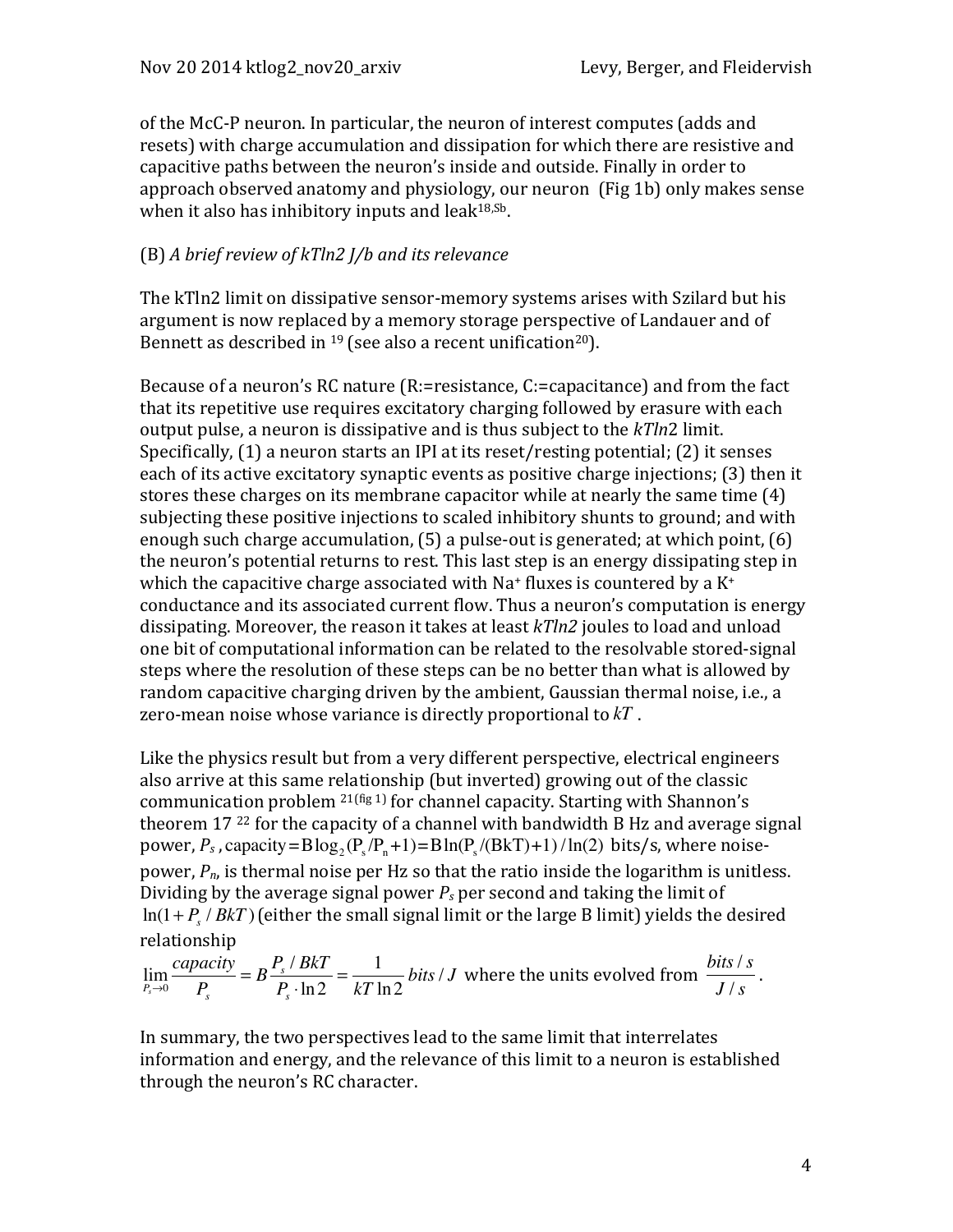# (C) *A simple example of the costly nature of neural computation*

To illustrate the existence of a disturbingly large joule expense of neural computation when using the simple neuron, suppose  $V_m$ , the voltage of our simple neuron at its initial segment, has to be moved 16 m*V* to fire from the reset  $V_m$  (e.g., reset produces the resting potential of  $-66$ m*V* and an output pulse occurs at the time-instant when  $V_m$  first attains  $-50$ m*V*). The energy to reset each time is, crudely, the energy to charge the membrane capacitor,  $C_m$ , from reset to threshold:  $C_mV^2/2=3.10^{-10} F(.066^{2}-.050^{2}) V^2 \approx 2.7.10^{-13} J$  per output pulse, where we have used 300 pF for  $C_m$ .<sup>24</sup> Throughout assume 6 *b*/pulse (8 Hz average firing rate arising from a *ca*. 0.125 ms temporal resolution;  $c$ <sup>f. 17,23</sup>), implying (J/pulse divided by  $b$ /pulse)  $4.5·10<sup>-14</sup>$  J/*b*. Thus, at minimum, the expenditure is 17 million times more costly than the so-called minimum of  $kTln2$ , *ca.* 2.9·10<sup>-21</sup> *J*/*b*, a disconcerting excess under the energy-efficient hypothesis. (In fact, having ignored inhibition and leak, this estimate is ca. 100-fold too low).<sup>Sb, Sc</sup>

In general, models of neural computation rely on the central limit theorem  $CLT$  to generate informatione.g.,7 via additivity and approximate conditional independence. Unfortunately generating information in this fashion is costly although no where near as costly as calculated above. Specifically, via the CLT, information grows with the number of active synapses, *n*, as  $2^{-1} \log n$  while energy costs grow in proportion to *n*. Thus, when there are 5000 inputs lines (see below), the cost of computation will differ from  $kT$  by at best, ca. 100-fold  $S_d$  whenever all the activated synapses are considered. However, certain aspects of individual synaptic events, and particularly those events near the end of the IPI may come quite close to  $kT$ .

## (D) *Identifying a place where kTln2 is approached*

Our first approach to *kT* requires two disparate calculations: the size of the average synaptic event arriving at the initial segment vs. the thermally induced noise voltage. Synaptic events at the thermal level are revealed. This leads us to carefully distinguish communication from computation and then to quantify the two processes responsible for the  $>10<sup>7</sup>$  discrepancy.

Instead of starting with the synaptically localized charge influxes, consider the following line of reasoning that takes the forebrain cortical physiological situation into account, i.e., the case of a functioning neuron under heavy synaptic bombardment that includes excitation and inhibition. Such heavy synaptic bombardment must, on average, be the normal state of affairs for a neuron of the neocortex. How much excitation is there? Ouite a lot as the first of the two calculations shows.

Suppose every excitatory neuron receives  $n=10<sup>4</sup>$  excitatory input lines and that each of these input neurons fires at 10 Hz, i.e., once every  $0.1$  s on average, and so does any one of their postsynaptic target neurons. The amount of inhibition is not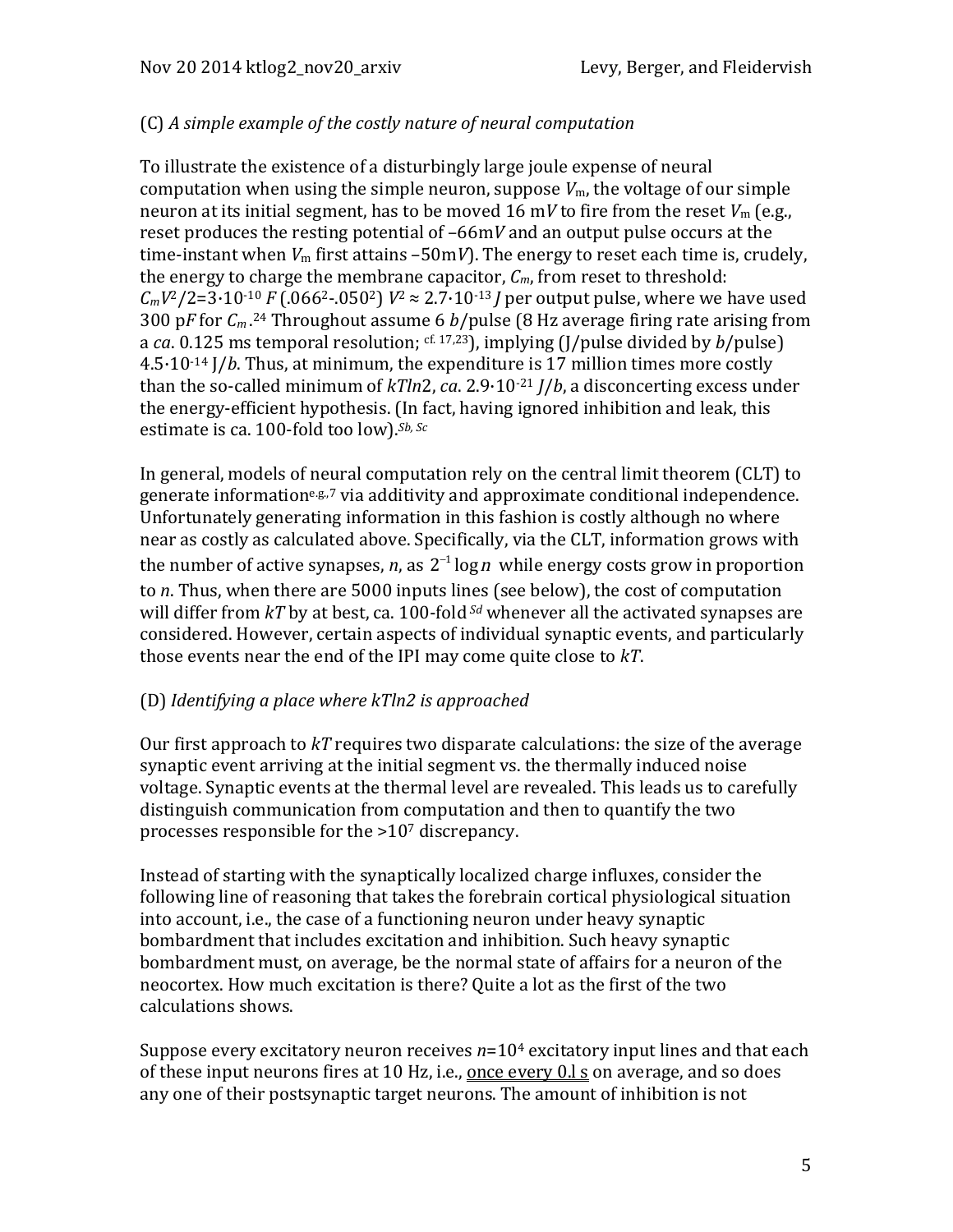specified as yet but it is sufficient to yield a relationship that does not contradict the premises just given. With a 10 Hz average firing rate at the output, the average IPI of this neuron is also 0.1 s; therefore, there will be — on average —  $10<sup>4</sup>$  excitatory input activations occurring at a single neuron over the IPI of this output neuron because each of the *n* inputs fires, on average, exactly once in the 0.1 second IPI of the postsynaptic neuron. Indeed, if there are  $n$  inputs and the average firing rate is any number you choose for both the input neurons and the output neuron, there will be, on average, *n* activations per IPI so long as the input and output firing rates are the same (as is reasonable for a neuron in a recurrent network). In what follows we will use  $n=5000$  which seems reasonable for a rat neocortical neuron as does 8 Hz as an average firing rate. Now for the second of the two disparate calculations.

Because  $kT$ , the background thermal noise-energy per two degrees of freedom, has little intuitive meaning from the viewpoint of  $V_m$ , a simple conversion of these joules to volts will be both helpful. This conversion hinges on a very gratifying relationship. Although the noise-energy, proportional to  $kT$ , is generated by the resistive components of a neuron and varies with resistance, it is the noise-voltage across the membrane capacitor that we care about in terms of how this noise limits information-processing by a neuron. From this perspective,  $V_m$  as a voltage across the membrane capacitor, the relationship is quite simple: The mean-square thermal voltage-fluctuations across the plasma membrane capacitor,  $C_m$ , do not depend on any of the values of the resistive paths to ground; the thermally induced variance of *V<sub>m</sub>* is just *kT* /*C<sub>m</sub> V*<sup>2</sup> (see, e.g. 25, the calculation boils down to the autocorrelation function<sup>Se</sup> at zero delay and applies to any passive circuit regardless of its complexity). Thus one can ignore the membrane resistance, which certainly is not constant and ignore any bandwidth calculation, which is already incorporated into this variance. Again taking the value of  $C_m$  as 300 pF, the thermally induced variance of the neuron's voltage is  $kT/C_m \approx 4.2 \cdot 10^{-21} J/300 \cdot 10^{-12} F = 1.4 \cdot 10^{-11} V^2$ , and thus its standard deviation is,  $\sqrt{14\cdot 10^{-12}}\;V^2\approx 3.8\cdot 10^{-6}\,V$  .

We now combine the distinct calculations comparing the average synaptic event from the perspective of  $V_m$  relative to the noise-voltage; remarkably the two are now quite similar. Thus, to detect one bit of synaptic information, we require an average synaptic event to inject enough charge to depolarize  $V_m$  about one or two standard deviations of the thermally induced noise; that is, we compare the value of  $3.8\,\mu$ *V* to the size of the average excitatory synaptic contribution invested specifically into moving the  $V<sub>m</sub>$  to threshold. Crucially, this voltage contribution is not calculated from the charge injection at the synapse *per se*. Instead, the calculation uses the average number of excitatory synaptic events and uses the voltage difference between reset and threshold. Specifically, the 5000 on-average excitatory synaptic events move  $V_m$  from rest to  $16mV$  depolarized from the resting potential. Thus, and under the contentious but simplifying assumption of linear summation, to achieve threshold the average synaptic event contributing to this sum moves the membrane potential  $16mV \div 5000 = 3.2 \cdot 10^{-6} V$  (or  $6.4 \cdot 10^{-6} V$  with a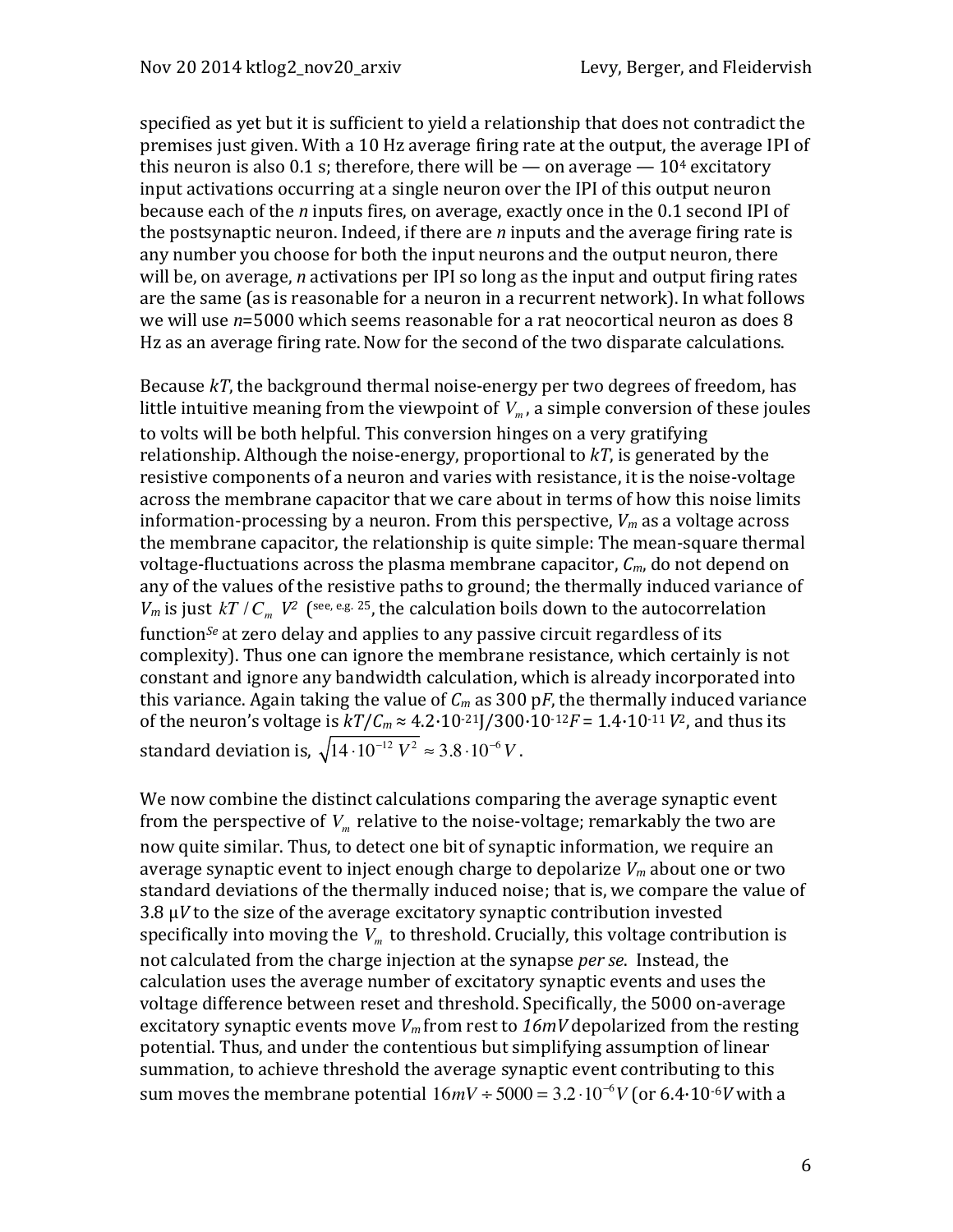50% failure rate). Therefore, with these assumed values, the average synaptic event that adds to the  $V_m$  of the initial segment is just about  $\sqrt{kT/C_m}$  . (Perhaps this result is 'too good to be true', and certainly some might argue for  $n=10,000$  while another might argue for 2500 input lines, but these other values just lead to adjustments that are quite small compared to the original comparison which misses by a factor of  $>10^7$ .)

Thus we have a calculation that reveals, in one sense, how computation does occur in the vicinity of the thermal limit. Before moving onto to the second sense in which one finds a computational operation at  $kT$ , we reconcile this first perspective with the high cost of neural computing as conventionally viewed. Along the way, we make explicit the argument that the greatest non-axonal cost, like the axonal cost itself  $26,27$  is interpretable as a communication cost.

## (E) *The core hypothesis: distinguishing synapto-initial segment communication from initial segment computation*

It is well understood that a neuron's dendrite has a large, apparently unavoidable surface area  $^{13}$  leading to large membrane capacitance, and in turn, leading to large energy costs. We can combine this empirical knowledge with the computational hypotheses developed here.

The hypothesis, or viewpoint of this section seems a natural extension of the previous calculation: Instead of defining neural computation as the addition of synaptic events from the perspective of the synapses, dichotomize this single perspective into communication and computation. Before computation begins, a large fraction of the synaptic energy is for communication. Before assessing the energy and information of such distinctions, let us make clear the first part of the dichotomy, communication, by interpreting the postsynaptic communication from a Shannon perspective.

Messages are created with each arriving input-pulse. The postsynaptic message is  $\{\tau_{n_i}, t_{n_i}, w_{ij}\}\$  where  $\tau_{n_i}$  is the arrival time of the  $n_i$  synaptic activation along inputline *i*,  $t_{n_i}$  is the signaled IPI, and  $w_{ij}$  is the conductance magnitude of the associated synaptic event (proportional to the charge injection). This message  $(1)$  is encoded as a voltage-transient, (2) is transmitted through a channel that consists of the dendrite and soma, losing energy, adding noise, and distorting the voltage-transient, which transient (3) reaches the initial segment to alter  $V_m$  and increases the probability of activating fast Na<sup>+</sup>-channels (fNa's). A literal decoder at the initial segment need not exist; nevertheless one can speculate about the existence of a filter (e.g., a voltage-dependent equalizer) that recovers, from the distorted synaptic message, much of the original information.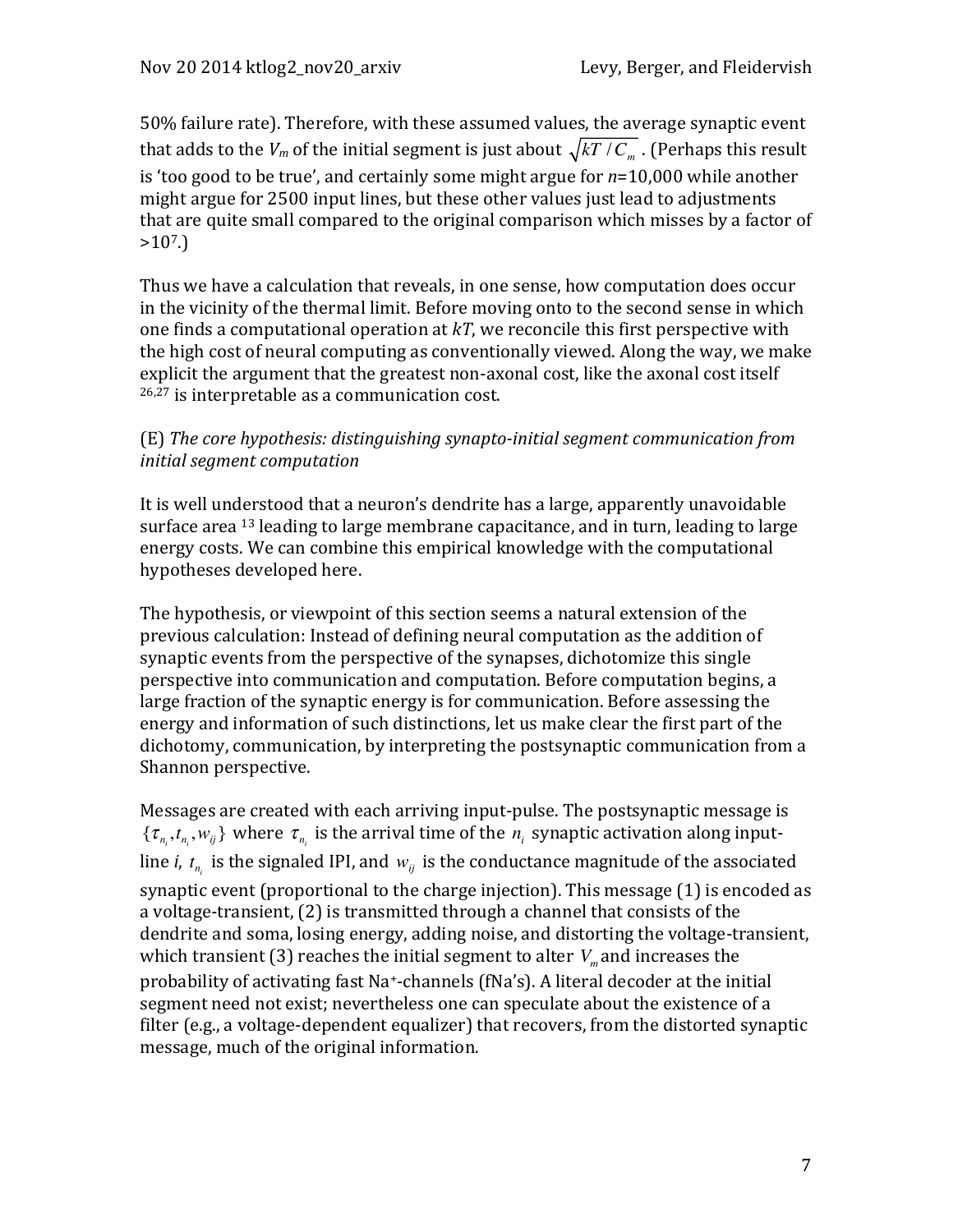The relative energy loss due to  $C_m$ , i.e., communication, is a function of the total available, functional capacitance  $(C_{IS})$  due to the fNa's, i.e.,  $C_{IS} \div C_{m}$ .sf However because  $C_{IS}$  is a functional capacitor, it only exists when charge transport occurs. To be precise, such transport occurs over a voltage range, nevertheless, the error of approximating this voltage range as a point seems small. Assume that gating-charge transport occurs on average around  $-52mV$  when the range of averaging ends at the assumed threshold of -50mv (at which voltage 50% of the 5.2e per fNa<sup>28</sup> have transported and threshold is achieved). Recalling: capacitance is just the ratio  $q/V$ ; that there are  $1.6 \cdot 10^{-19}$  coulombs/*e*; and the 750 fNa's at the initial segment, *CIS*=3.1·10-16*C*/0.052*V*=6.0·10-15*F* where 3/4·103·1/2·5.2*e*·1.6·10-19*C/e*=3.1·10-16 *C*. Returning to the ratio of interest,  $C_{IS} \div C_m = 2.10^{-5}$ , and this ratio is not affected by shunting inhibition, which will, however, multiply energy costs. That is, 99.998% of the energy from synaptic activations can be viewed as the cost of communicating synaptic events to the initial segment, and this fraction is true regardless of how much additional energy arises through considerations of inhibition and leak, whose smaller cost multiple we associate with the inefficiency of information produced through the CLT. Moreover, even considering the S4 fNa's activated at threshold (two per fNa<sup>28</sup>) still puts us far from kTln2  $(.052V·3.1·10<sup>-16</sup> C÷6b \approx 2.7·10<sup>-18</sup> J/b$ ). However, consider the last of the molecular events.

#### (F) *A molecular hypothesis*

Although there is no denying that both adding charge to the membrane capacitor and using leak/shunting inhibition as divisor of this sum is computation (as noted in Fig. 2), let us now take the extreme viewpoint that the essence of a neuron's computation is the successive addition of activated fNa's or activation, individually, of energy-barrier-crossing events of single fNa's (e.g., an S4 subunit or even, individually, each positive charge of an  $S4$  crossing the focused<sup>29</sup> voltage-field). Whatever the case, such activations are summed until a threshold number of activated fNa's is reached. That is, in such extreme versions of the computational hypothesis, computation begins - and ends - at the fNa's of the initial segment: charge injections provided by equilibration with the changing values of  $\dot{V}_m$  are summed over the fNa's gating-charge transport until threshold fNa activation is achieved (and then the available, remaining fNa's activate). (Curiously with this conjecture, all aspects of the interpreted computation are essentially digital.)

Suppose, with some simplification, that  $V_m$  is near but just one fNa-activation below threshold, and suppose many of the fNa's are but one, nominal S4 activation away from turning on. Then consider the energy involved in switching a single such S4 subunit from its partially depolarized "off-state" to its fully "on-state." Let this operation require a gating-charge<sup>28</sup> of 2.6*e* (=4.2·10<sup>-19</sup> coulombs) to cross  $V_m$  at threshold (ca.  $-50$  m*V*). Such charge transport requires  $50$  mV $\cdot$ 4.2 $\cdot$ 10<sup>-19</sup> coulombs  $=2.1\cdot10^{-20}$  joules; in other words,  $4.9kT$  or  $5.6$   $kTln2$  J. As our goal is to reveal some computational process that produces  $kTln2$  J/*b*, this last S4 energy requirement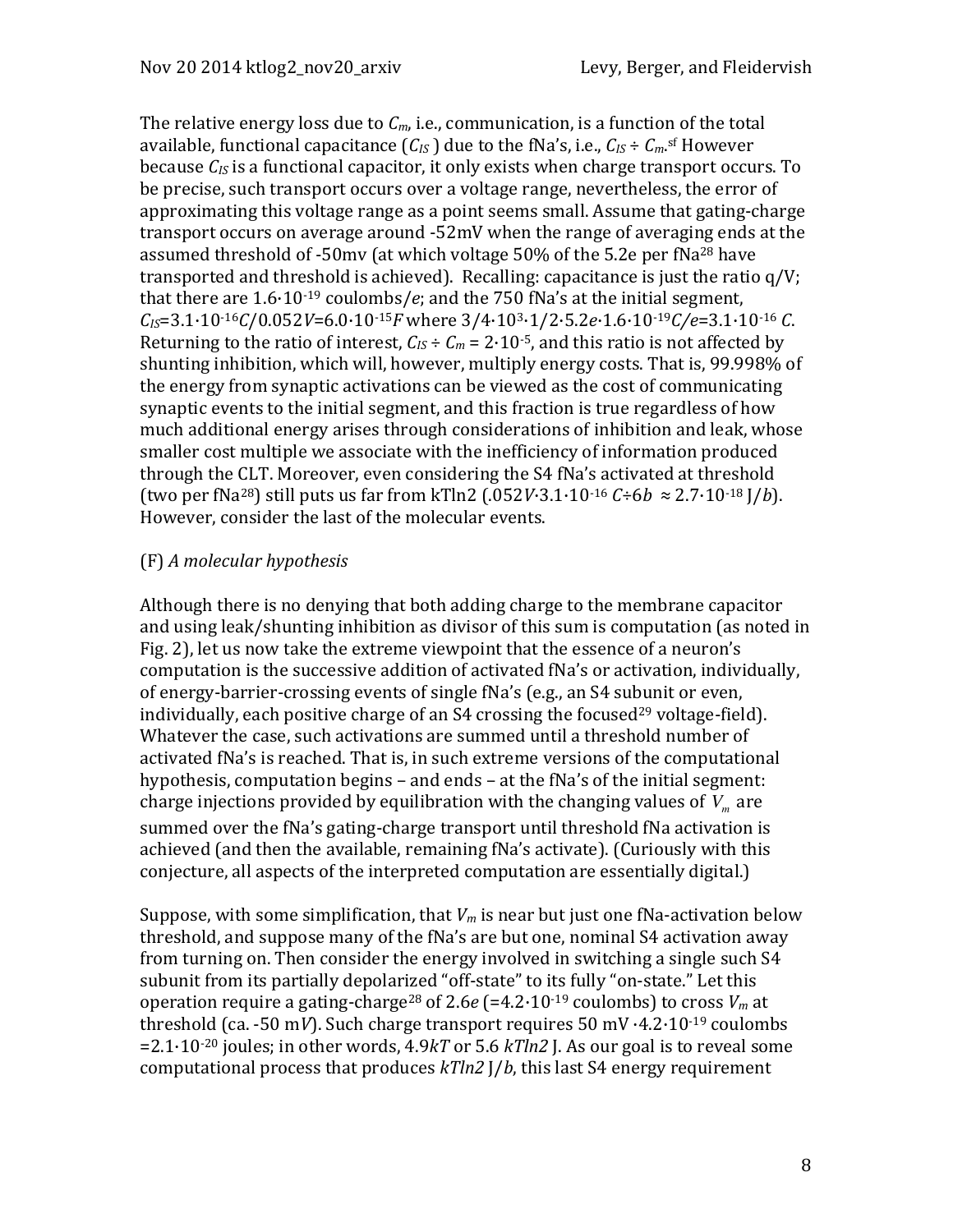leaves us with the question: Under what model is the energy invested in this last switching event worth just a little less than the bit-value of the entire IPI itself?

At the outset we stated that excitatory synaptic responses are combined together with something like addition and then treated all responses as being the same and added together. This is consistent with the hypothesis that the neuron is estimating the value of its latent variable averaged uniformly across the IPI, but it is inconsistent with the assumed RC characterization of the neuron. Therefore, consider another model:

Suppose the neuron is performing the filtering problem of control theory; that is, the neuron is trying to estimate, with minimum mean square error, a nonstationary latent variable's value at the end of the IPI $30,31$ . In this case the excitation of the neuron should be exponentially discounted over time. From a biophysical perspective, this discounting can correspond to the RC, low-pass nature of the neuron. With such exponential discounting, the early excitatory synaptic events will contribute little to reaching threshold; temporal weighting (via intrinsic and inhibitory shunting) emphasizes the late events. Indeed along with this exponential discounting, there are other biophysical effects that further emphasize the last few synaptic events; for example, the slowly inactivating Na-channels of the soma and apical dendrite <sup>32</sup> will, due to their voltage-dependence, increasingly amplify synaptic events as threshold is approached.

Combining this alternate functional model with the qualitative statements of neural discounting and amplification, we conjecture that just the last few (*ca*. five) synaptic excitations are required to cross with a precision (temporal and amplitude-scaling) for producing 6 *b/pulse* (a bit-match to the energetic requirement of 6 *kTln2* J of the conceptualized last, and threshold achieving, S4 activation event). 'Temporal and excitation precision' refers to a recovery of arrival times (up to a fixed delay) and amplitude (up to a scalar constant) of these last few synaptic messages  $\{\tau_{_{n_i}}, t_{_{n_i}}, w_{_{ij}}\}$ 

by something like an equalizer<sup>sg</sup>. Sufficient precision, *ca*. 125 usec as a guess, imbues the time of threshold-crossing with the required amount of information: Recall that (1) the time to threshold-hitting/crossing contains all the information of the IPI; (2) each input line provides information at 6 *b/pulse*, so there is plenty of extra information available in five events  $($ on average $)$ ; and  $(3)$  as a set, these five events occur in about  $125 \mu$ sec (on average, as before, 5000 events are spread out over  $125$ msec). In sum, the conjectured model has most of its 6 bits generated by the most accurate, last  $S4$  event, closely matching the  $5.6·kTln2$  I needed for this last event to yield the desired ratio *kT*ln2 J.

Thus we have presented two computational viewpoints and several hypotheses consistent with neural computation near the thermal limit.

#### DISCUSSION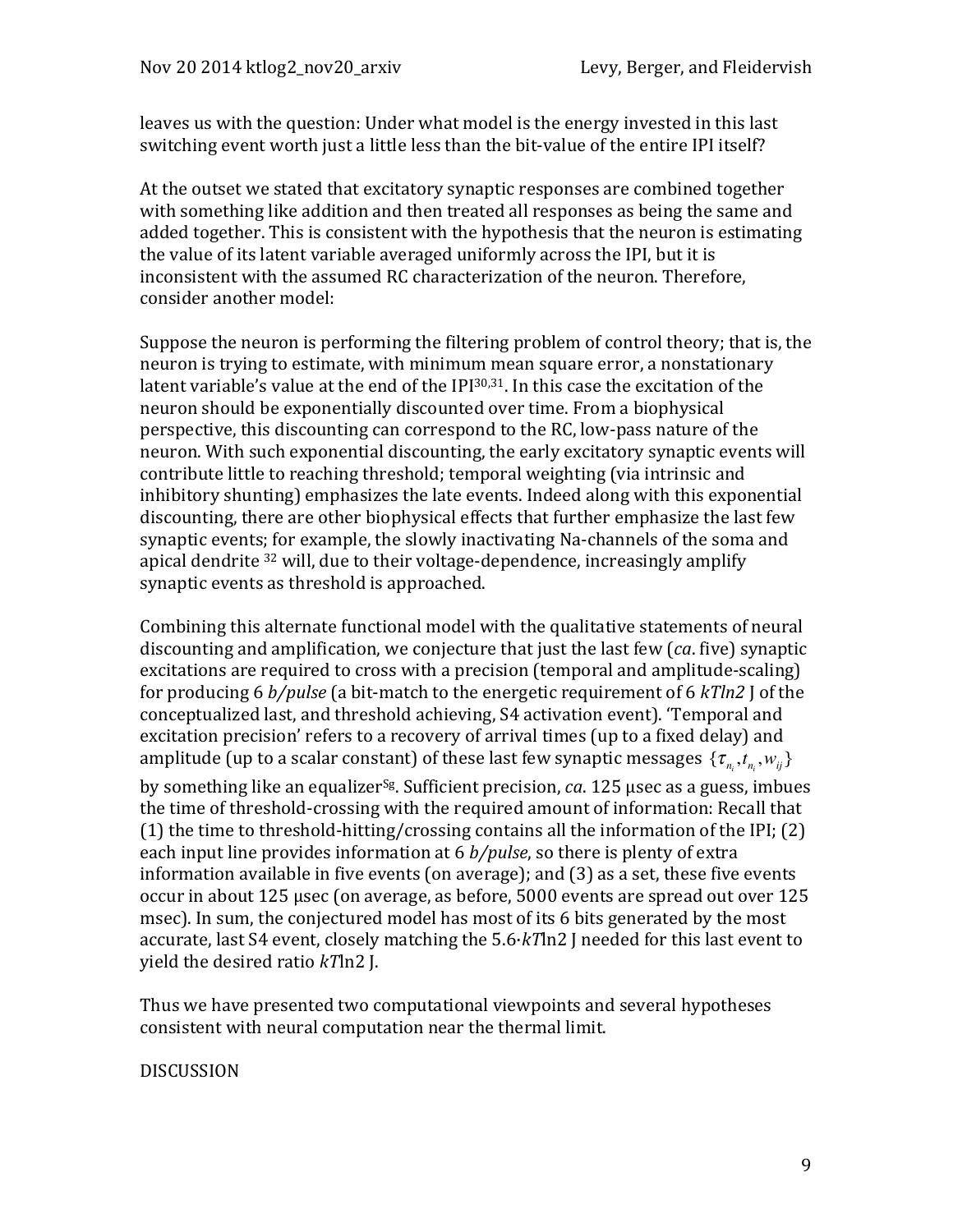The separation, for the purpose of optimization<sup>6,7</sup>, of communication and computation at the level of the axon versus all the rest of the neuron seems without controversy. Here we start the analysis by assuming the axon can be optimized independently of the rest of the neuron<sup>6</sup> (implicitly then, requiring the computational portions of the neuron to produce information at this axonal optimal rate) and then go on to consider the nature of computation and communication for what remains, all in the context of minimizing J/bit. Separating communication from computation for the rest of the neuron (synapses, dendrites, soma, and initial segment) seems to have been less than obvious until one adds a modicum of physical realism to the McC-P neuron. The added complexity includes: (*i*) an IPI coding for the output; incorporating (*ii*) noise-producing resistances as well as (*iii*) capacitive paths to ground; and eventually  $(iv)$ , the fNa's – all of which provide a critical context for the developments here.

As a contribution, the above presentation includes, in addition to the proposal for a minimal upgrading of the McC-P neuron, two or three quantifications. Furthermore, there is an unintended result arising from the large communication costs; this quantification clearly emphasizes the importance of research concerned with optimizing a dendritic tree<sup>12,33-35</sup>. But the intended outcome of the research here is also fulfilled.

One now can counter the indictment that Nature is suboptimal when it comes to J/bit invested into computation *per se*. As a result, it is sensible to continue a research program that interprets neural computation through such optimizationse.g.,  $1,8, 16,36$ . Importantly, we propose interpretations of neural function consistent with neural computation occurring near the  $kT$  limit, particularly when taking the perspective of just the fNa's at the initial segment and the precision of threshold crossing. In addition, the analysis points out the cost of computation that generates information<sup>sd</sup> through central-limit-theorem controlled convergence. Finally, by interpreting neuronal function through the assumption of energy-efficient computation, an apparently novel interpretation of neuronal computation results<sup>Sh</sup>. Thus, there is justification for further studies of optimized computation, even studies that ignore the cost of dendritic communication.

Nevertheless, in spite all the useful outcomes and apparently novel perspective, we still hear:

"What a disappointing result. Why should anyone care about energy-efficient computation when 99.998% of the synaptic energy is going to communication?" While this might be the right question for a practical engineer, this is, of course, the wrong question for a biologist. The pertinent question a biologist asks is "Why" should Nature care about energy-efficient computation when 99.998% of the energy is going to communication?" And asking the question this way leads to a more-thanplausible speculation.

Simply put, do not be misled (as we initially were) by the neocortex of rats and humans. One must go back quite far, much more than 200 Myr, to obtain the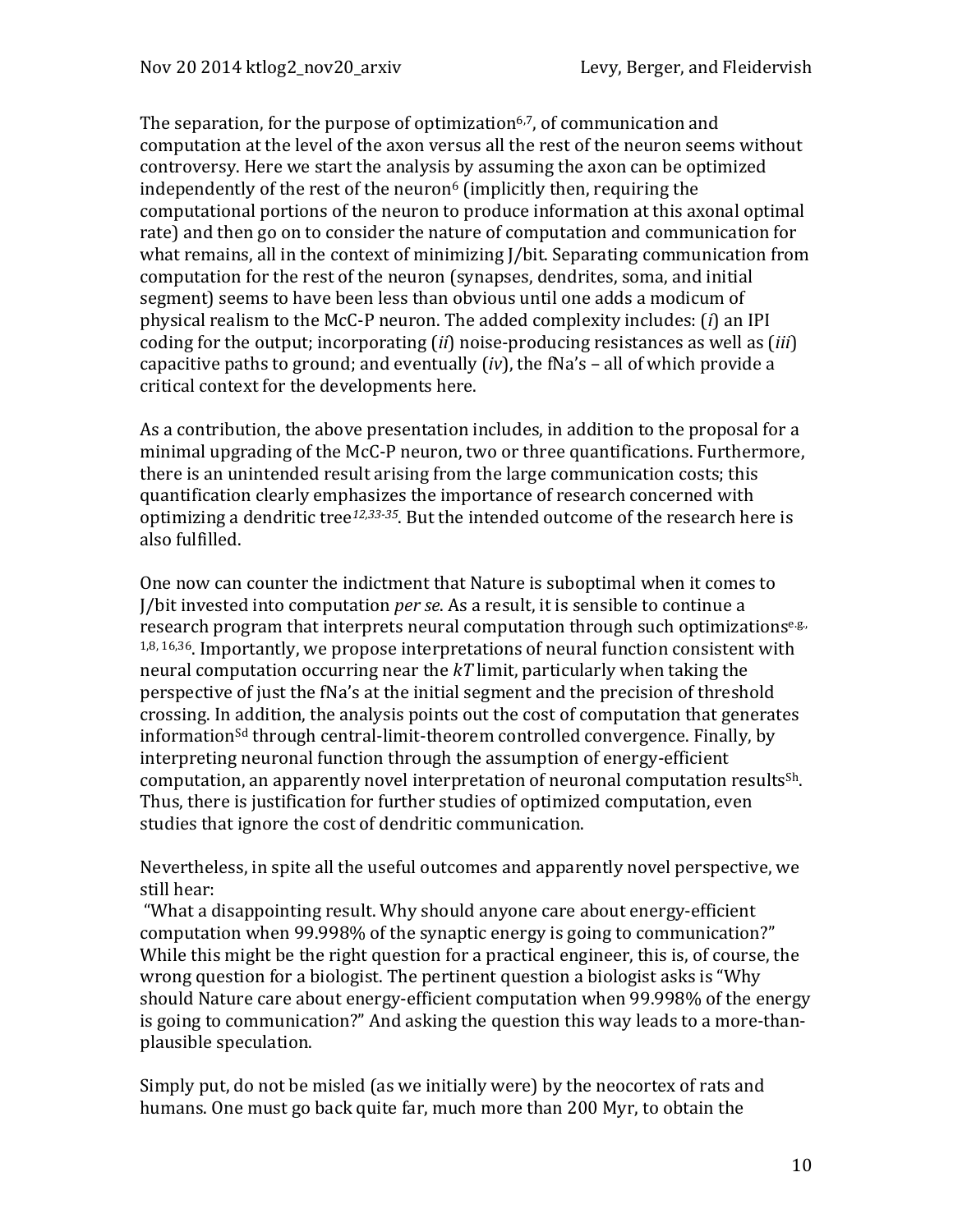appropriate perspective. We hypothesize that, at early, seminal times of animal evolution, long and extensively branched dendrites and especially their great cost due to surface area are non-existent; relatively speaking, such dendrites are a recent innovation compared to somato-initial segment computation. In evolutionary history, we have no idea how few synapses the first spike-generating, decisionmaking neuron had, but surely that number was small – who knows: Was it 1.2, or 20 independent synapses? Thus the conjecture is that Nature evolved energyefficient computation because synapto-initial segment communication was a modest fraction of the non-axonal total cost 600 Myr's ago. That is, computation was optimized before dendritic communication grew to become an equal and then the dominating, non-axonal energy cost. This conjecture is consistent with the general philosophy: Nature gets things right microscopically and then builds upon such success without losing the earlier design successes.

Acknowledgements: Costa Colbert and Rob Baxter generously critiqued many versions of this manuscript and its slowly evolving ideas. The research was partially funded by the NSF and by the Dept. of Neurosurgery, UVa.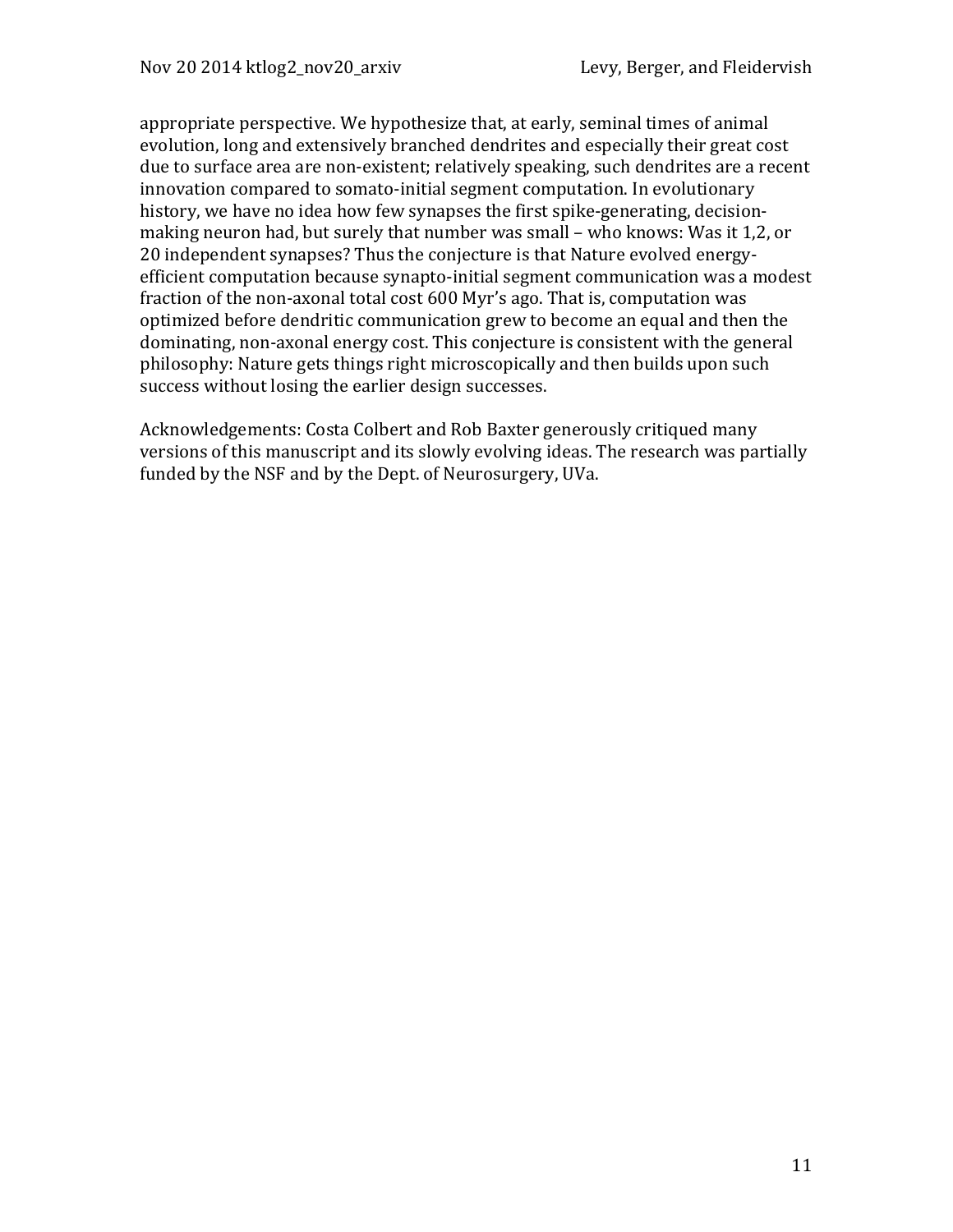## **REFERENCES**

1. Balasubramanian V, Kimber D, Berry MJ (2001) Metabolically Efficient Information Processing. *Neural Comput* 13(4): 799–815.

2. Hasenstaub A, Otte S, Callaway E, & Sejnowski, TJ (2010). Metabolic cost as a unifying principle governing neuronal biophysics. *Proc Natl Sci USA* 107(27): 12329-12334. 

3. Karbowski J (2012) Approximate invariance of metabolic energy per synapse during development in mammalian brains. *PloS One* 7(3): e33425.

4. Laughlin SB, de Ruyter van Steveninck RR, Anderson JC (1998) The metabolic cost of neural information. *Nat Neurosci* 1(1): 36–40.

5. Laughlin SB and Sejnowski TJ (2003) Communication in neuronal networks. *Science* 301(5641): 1870-4.

6. Levy, WB & Baxter, RA (1996) Energy efficient neural codes. *Neural Comput 8*(3): 531-543.

7. Levy WB, Baxter RA (2002) Energy-efficient neuronal computation via quantal synaptic failures. *J Neurosci 22*(11): 4746-4755.

8. Levy WB, Berger T (2012) Design principles and specifications for neural-like computation under constraints on information preservation and energy costs as analyzed with statistical theory. *Inform Theory Proc (ISIT), 2012 IEEE Internat Sympos*: 2969-2972.

9. McDonnell MD, Ikeda S, Manton JH (2011) An introductory review of information theory in the context of computational neuroscience. *Biol Cybernet* 105(1): 55-70. 10. Sengupta B, Stemmler, MB, Friston, KJ (2013) Information and efficiency in the nervous system—a synthesis. *PLoS Comput Biol* 9(7): e1003157.

11. Stocks N, Nikitin AP, Morse RP, McDonnell MD (2009) Neural population coding is optimized by discrete tuning curves. *Phys Rev Let* **103**(13): 0031-9007.

13. Sengupta B, Faisal AA, Laughlin SB, Niven JE (2013) The effect of cell size and channel density on neuronal information encoding and energy efficiency. *J Cereb Blood Flow & Metabol 33*(9): 1465-1473

12. Wen Q, Stepanyants A, Elston GN, Grosberg AY, Chklovskii DB (2009) Maximization of the connectivity repertoire as a statistical principle governing the shapes of dendritic arbors. Proc Natl Sci USA 106(30): 12536-12541.

14. Niven JE, Anderson JC, Laughlin SB (2007) Fly photoreceptors demonstrate energy-information trade-offs in neural coding. *PLoS biology* 5(4): e116.

15. McCulloch WS, Pitts W (1943) A logical calculus of the ideas immanent in nervous activity. *Bulletin Math Biophys 5*(4): 115-133.

16. Berger T, Levy WB (2010) A mathematical theory of energy efficient neural computation and communication. *IEEE Trans Inform Theory* 56(2): 852-874. 17. van Steveninck RRDR, Lewen GD, Strong SP, Koberle, R., Bialek W (1997) Reproducibility and variability in neural spike trains. *Science* 275(5307): 1805-1808.

18. Furman GG (1965) Comparison of models for subtractive and shunting lateralinhibition in receptor-neuron fields. *Kybernetik* 2(6): 257-274.

19. Leff H, Rex, AF (Eds.) (2010) *Maxwell's Demon 2 Entropy, Classical and Quantum Information, Computing. CRC Press.*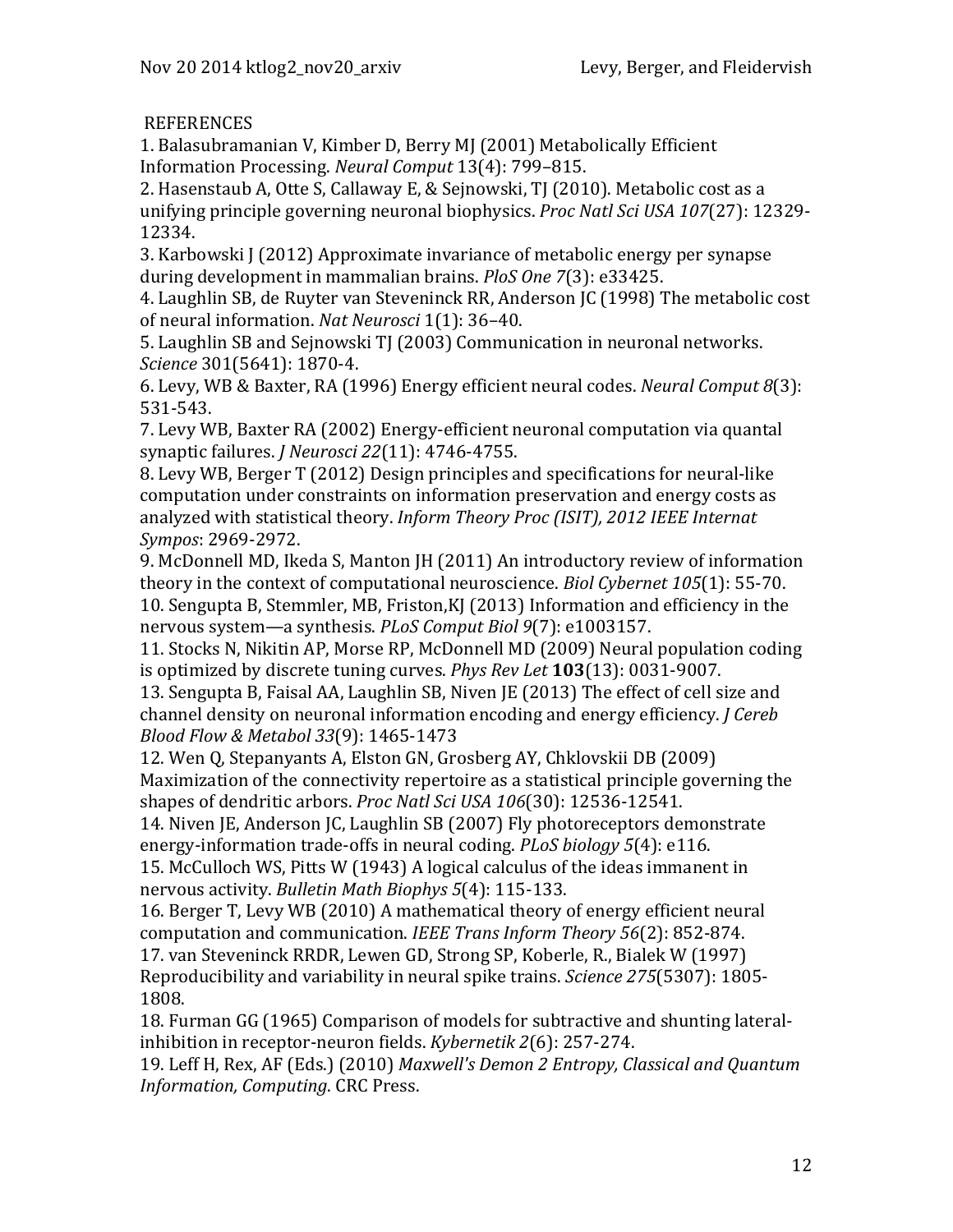20. Sagawa T, Ueda M (2009) Minimal energy cost for thermodynamic information processing: measurement and information erasure. *Phys Rev Let* 102(25): 250602-1-4. 

21. Shannon C (1948) A mathematical theory of communication. *Bell Systems Tech. I* 27: 379-423.

22. Shannon C (1948) A mathematical theory of communication (part III). *Bell Systems Tech J*: 27623-656.

23. Nemenman I, Lewen GD, Bialek W, van Steveninck RRDR (2008) Neural coding of natural stimuli: information at sub-millisecond resolution. *PLoS Comput Biol 4*(3): e1000025.

24. Baranauskas G, David Y, Fleidervish IA (2013) Spatial mismatch between the Na+ flux and spike initiation in axon initial segment. *Proc Natl Sci USA 110*(10): 4051-4056.

25. Papoulis A (1991) *Probability, Random Variables, and Stochastic Processes*, 3<sup>rd</sup> Ed., McGraw-Hill, NY.

26. Attwell, D., & Laughlin, S. B. (2001) An energy budget for signaling in the grey matter of the brain. *Journal of Cerebral Blood Flow & Metabolism*, 21(10): 1133-1145.

27. Sangrey T, Levy WB (2005) Conduction velocity costs energy, *Neurocomputing* 65–66: 907–913.

28. Gamal El-Din TM, Grogler D, Lehmann C, Heldstab H, Greeff NG (2008) More Gating Charges are Needed to Open a Shaker K1 Channel than are Needed to Open an rBIIA Na<sup>+</sup> Channel. *Biophys [*95(8): 1165-1175.

29. Yang N, George Jr AL, Horn R (1996) Molecular basis of charge movement in voltage-gated sodium channels. *Neuron 16*(1): 113-122

30. Cox DR Miller HD (1965) *The theory of stochastic processes*, John Wiley and Sons, Inc; N.Y.

31. Kalman RE (1960) A new approach to linear filtering and prediction problems. *J Fluids Engeer 82*(1): 35-45.

32. Pan E, Colbert CM (2001) Subthreshold inactivation of Na+ and K+ channels supports activity-dependent enhancement of back-propagating action potentials in hippocampal CA1. *J Neurophys 85*(2): 1013-1016.

33. Cuntz, H, Mathy, A, Häusser M (2012) A scaling law derived from optimal dendritic wiring. *Proc Natl Sci USA 109*(27): 11014-11018.

34. Cherniak C (1992) Local optimization of neuron arbors. *Biol Cybernet* 66(6): 503-510.

35. Wen Q, Chklovskii DB(2008) A cost-benefit analysis of neuronal morphology. *J Neurophys 99*(5): 2320-2328.

36. Ghavami S, Lahouti F, Schwabe L (2013): Information theoretic analysis of energy efficient neurons with biologically plausible constraints. *IEEE 2013 Internat Joint Conf on Neural Networks (IJCNN):* 1-8.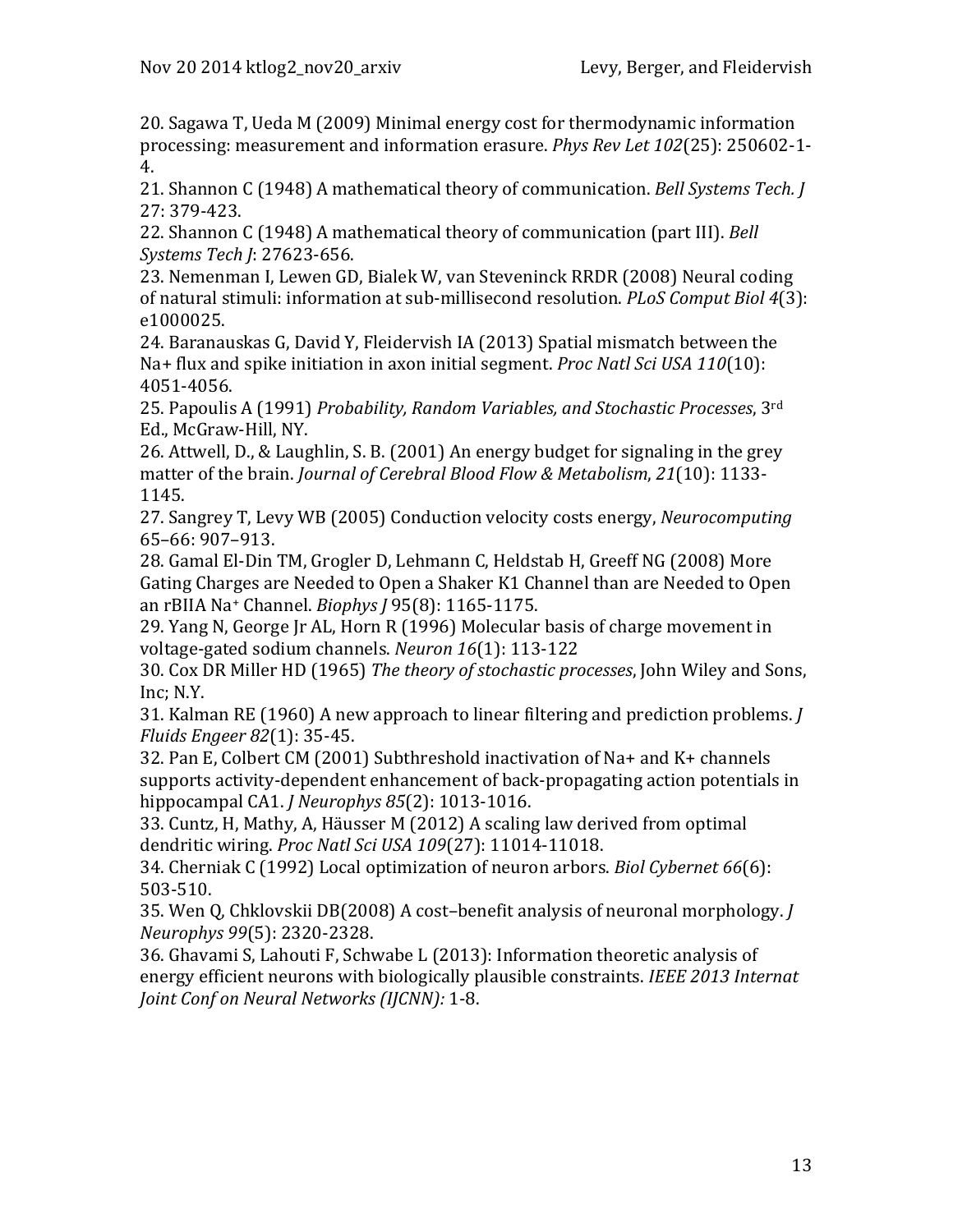Figure Legends.

Fig 1. Comparing the original computational model neuron to the ultimate neuron of this paper.

(A) For the Mc-P neuron all the communications are axonal. Synaptic responses over the IPI are added,  $\sum_i\sum_{n_i}\;w_{_{ij}}1_{\tau_{_{n_i}}}(\tau)$  , and as this sum accumulates, this sum

eventually reaches threshold at which point a pulse is generated and the neuron is reset. (See Fig 2 legend for notation). (B) The final model subdivides postsynaptic function. Although the functions may overlap in space and share microscopic biophysical processes, the functions are partitioned into 1) synaptic activations, 2) communication of these activations to the initial segment, 3) production of  $V_m(\tau)$ ,

which includes shunting inhibition, and  $4$ ) gating-charge movements under the influence of the communicated and transformed synaptic events, which leads to fNa activations that, in turn, lead to output pulse production and reset. More details are found in Fig 2. (Thermal noise is neglected in this figure but not in the model).

Fig 2. More details of the new neuron of Fig 1B and some notation used in the text. Call the neuron of interest *j*; its task is to estimate the value  $\lambda$  of the latent random variable Λ. Each neuron has its own perspective on time. For *j*, denote its "running" time with the variable  $\tau \in [0,t_i]$ ; that is,  $\tau = 0$  corresponds to the beginning of a new IPI and  $\tau = t_j$  corresponds to the end of this IPI. During this IPI, neuron *j* receives pulses from its inputs, indexed by *i*; implicitly, each arriving pulse implies an IPI  $t_{n_i}$ . Moreover, associated with each arrival is  $(1)$  the synaptic strength  $w_{ij}$  and  $(2)$  the time of arrival  $\tau_{_{n_i}}$  where the double subscript is necessary to allow for multiple pulse arrivals on input line *i* during *j*'s current IPI. Functionally  $V_m(\tau)$  can be described multiple ways: 1) an exponential moving average (and thus both a) computation and b) memory storage); 2) an implicit decoder (i.e., the pair  $\{V_m(\tau), \tau\}$  can be used to estimate of  $\lambda$ ,  $\hat{\lambda} = V_m(t_j) + t_j$ ; and 3) as a voltage-dependent equalizer at the end of the IPI.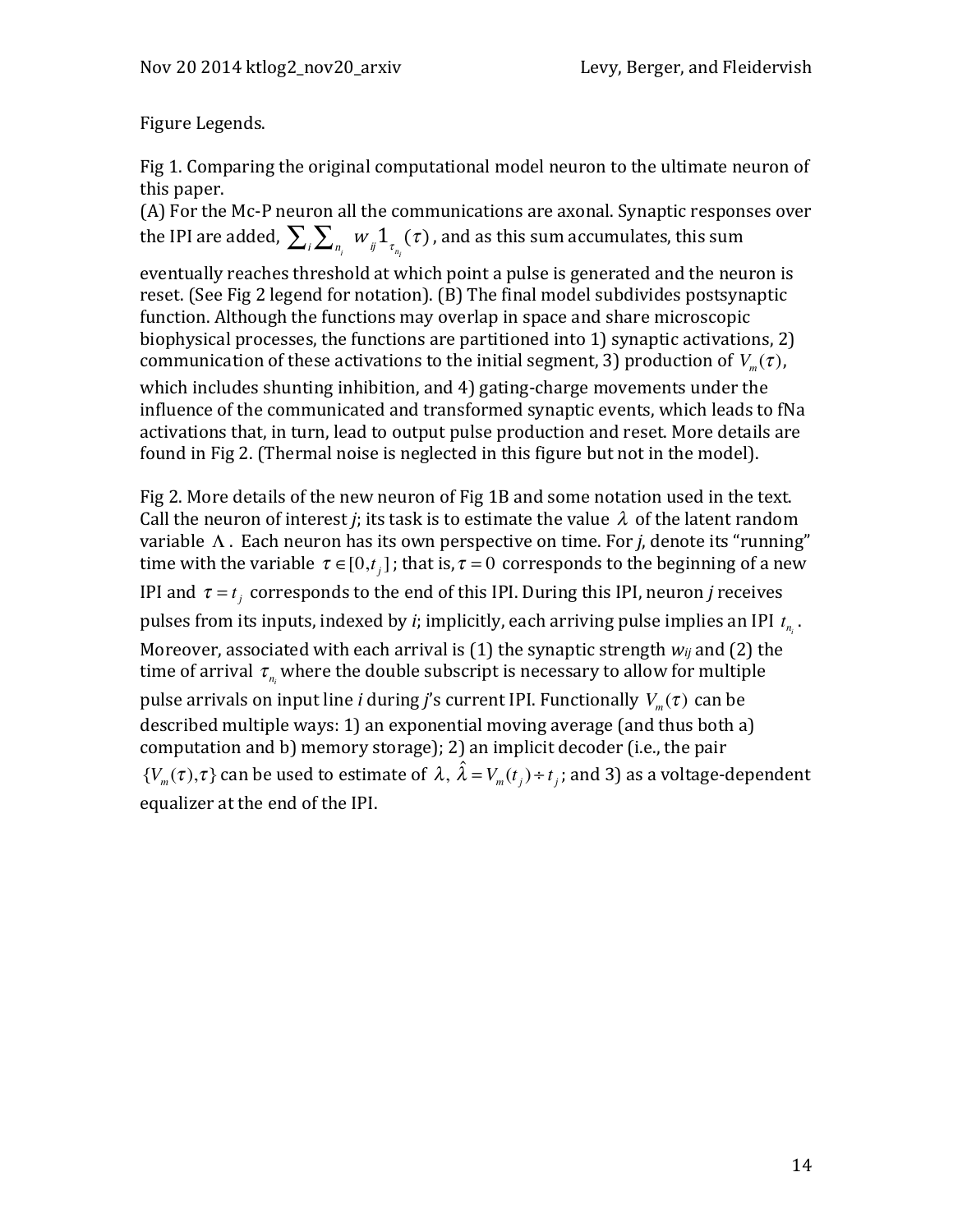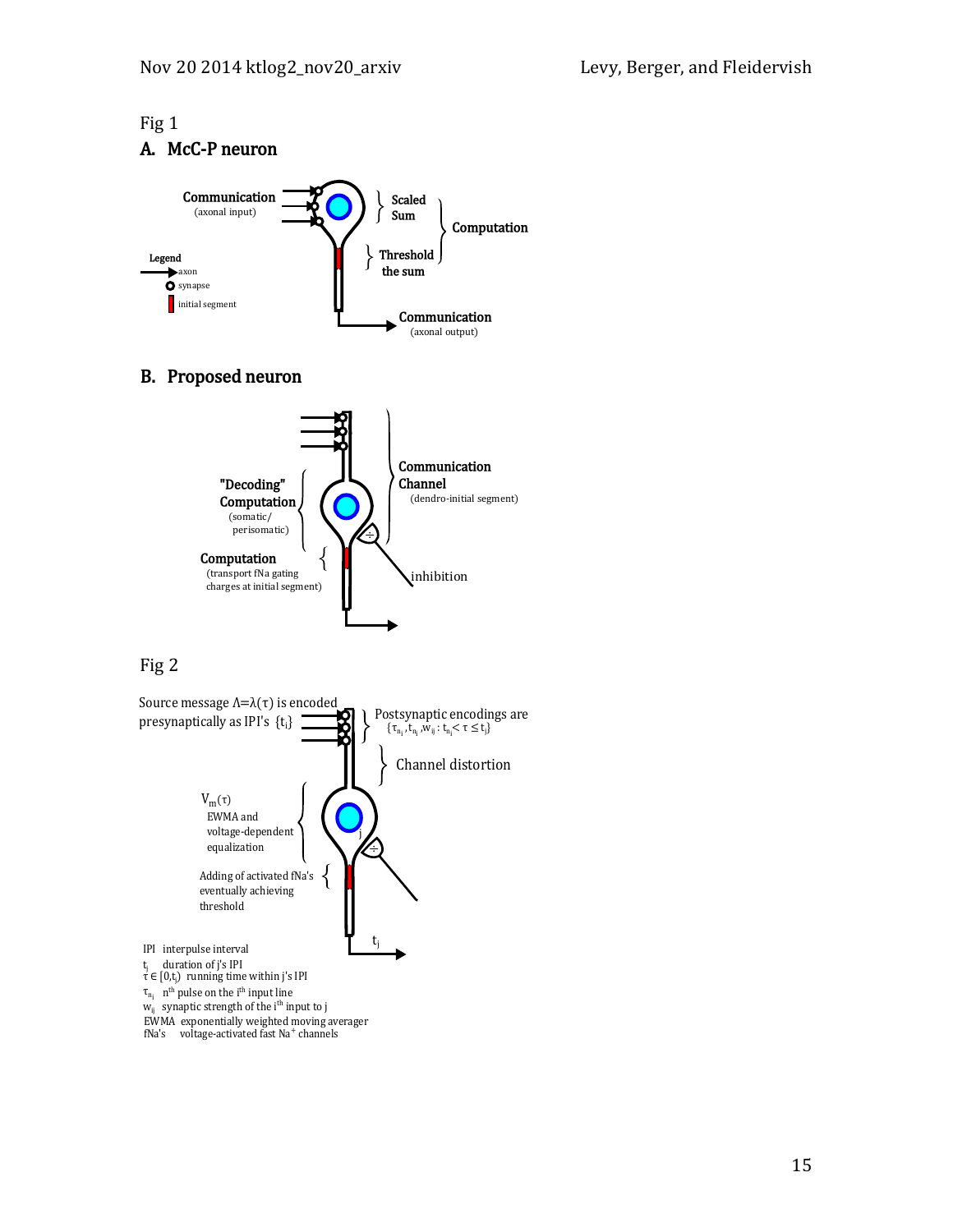#### SI Text

#### *aThe latent variable*

We assume that a neuron is computing a positive scalar latent variable. Specifically, the latent variable controls the rate of build-up of  $V_m$  through the variable's influence on the rate of firing of the excitatory inputs. The latent variable is unobservable and only inferable through  $V_m(s)$ ,  $s \in (0,t)$ . For the simple case that a neuron  $j$  adds its inputs, the best estimate of  $\lambda_j$  at the end of the IPI is  $\hat{\lambda} := \theta \div t$  . Thus a recipient of *t* with knowledge of the threshold  $\theta$  has information equivalent to this value's best estimate. Moreover, given an appropriate probability model with  $t$  a sufficient statistic and  $\theta$  an ancillary statistic, then  $t$  contains all the information of the IPI. S1

By virtue of its selected inputs ( $i \in \{1,2,...,n\}$ ) and their synaptic weights ( $w_{ii}$ ), neuron *j* is constructed to estimate the value of a particular latent variable for each of its output IPIs. The value  $\lambda_i$  of random latent variable  $\Lambda_i$  ∈ (0,∞) is implicit in the mean value of the point processes of the *n* inputs to *j* during the IPI. (For each *i*, the pulsearrival-times on each input line are realized random variables arising from the associated point process). Most simply is the case of stationary point processes with mean values  $\gamma_{ij}$  ,  $\lambda_j := \sum_{i=1}^n w_{ij}\gamma_{ij}$  . In the case of point processes that are nonstationary over the IPI [0,*t*),  $\lambda_j(t) := t^{-1} \int_{s=0}^t \sum_{i=1}^n w_{ij} \gamma_{ij}(s) ds$  is sometimes used. A variety of nonstationary models need to be considered starting with  $\forall i, d\gamma_i(s) = (\mu(s) - \gamma_i(s))ds + \sigma dW_i$ , where the  $W_i$  are independent Weiner processes,

 $\mu(s)$  is a random or deterministic drift, and  $\sigma$ >0 scales the Wiener process.

#### *bInhibition and leak raise costs*

For excitatory synaptic excitation to produce the energy equivalent of  $16 \text{ mV}$  of depolarization on the membrane capacitor, a large amount of energy must be dedicated to offsetting inhibition and leak. Suppose that the average synaptic event is  $160pS$ . Further suppose that a rested neuron under zero inhibition requires  $4nS$ of excitatory synaptic activation to reach threshold, i.e., 25 synaptic activations. Suppose a neocortical failure rate of 50%. Then of the, on average, 5000 active inputs, 2500 will be active. Therefore inhibitory shunting needs to downgrade this number of activations 100-fold to reach the equivalent of the 25 activations when there is no inhibition.

#### *cThe relevant energy costs*

As we are trying to assess the cost of raw computation, many other, necessary costs are ignored. All of our calculations explicitly exclude presynaptic costs including transmitter release (replenishment, pumping, etc) and the cost of spike generation once threshold is obtained, both of which we group with axonal costs. Maintenance, repair, growth, and all other forms of overhead are also ignored. For a full assessment of energy costs see S2.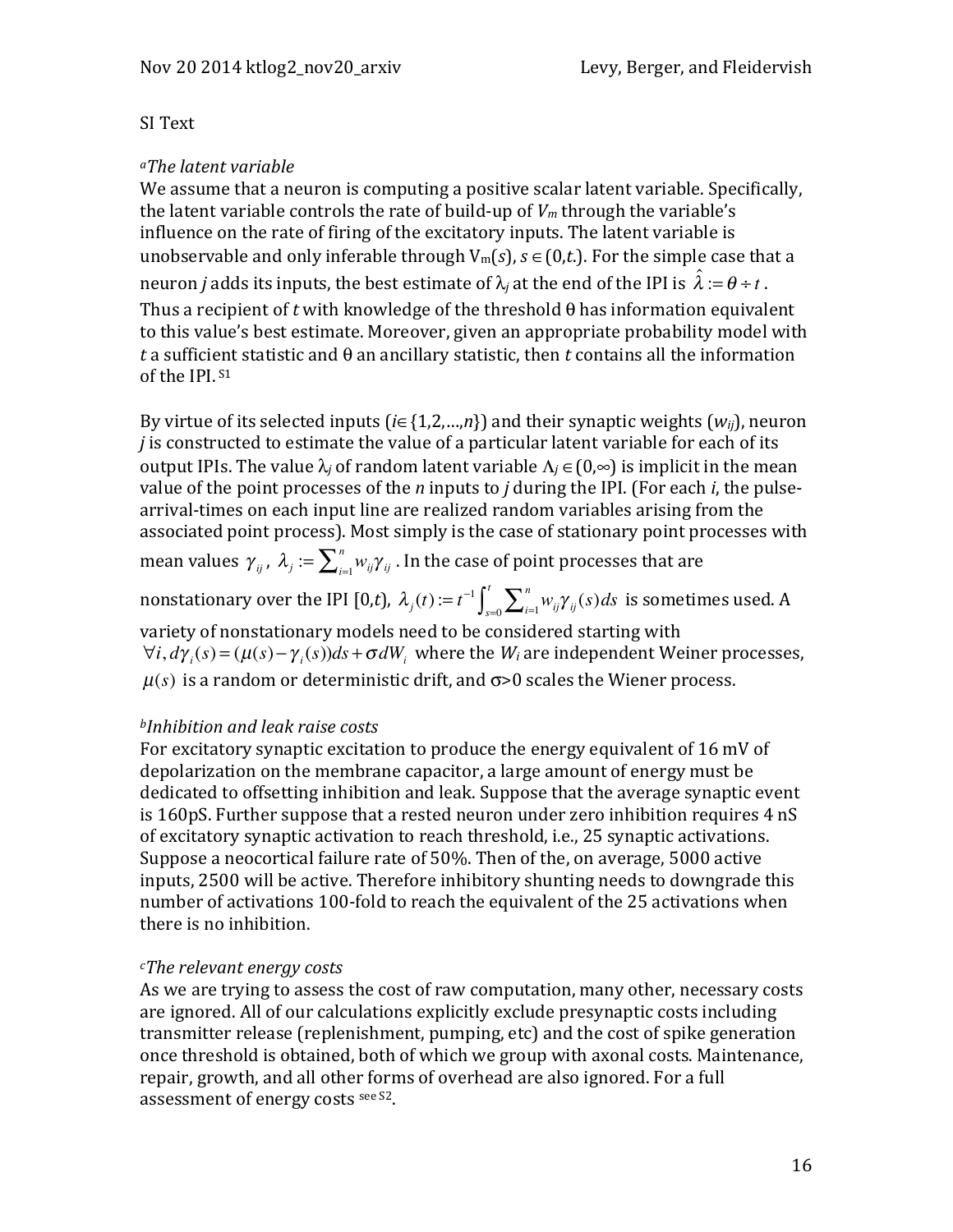. 

# *dInformation production allowed by inhibition and leak*

In the sense of improving the accuracy by which a neuron estimates its latent variable,  $\hat{\lambda}$  =  $\theta$  ÷  $t_j$  (where  $t_j$  is the IPI and  $\theta$  is the threshold value of  $V_m$ ), inhibition and leak enable greater sampling and thus greater accuracy (the standard deviation is growing as the square root of  $t$ ). The rate at which information increases with  $n$ (the number of active synapses) is essentially proportional  $2^{-1} \log_2(n)$ ; thus the necessary 6 bits would arise when *n* is ca. 4096  $(2^{-1} \log_2 (2^{12}))$ .

## *eAssumption for Cm noise calculation*

There is one assumption in this calculation that can only be approximated. The autocorrelation (covariance) is properly obtained by integrating over all time, i.e., from minus to plus infinity. The value of this integral will be suitably approximated when a neuron has an appropriate "time constant" relative to an IPI, i.e., the constant governing the exponential rate of decay is something like 3-5 times shorter than the IPI. Note that the final result of this calculation is consistent with, for some, the inituitive guess  $E[V_m^2]C_m = kT$ .

## *f Derivation of CIS÷Cm*

As an approximation of the biophysics, consider the initial segment functional capacitance and the cell membrane capacitance to be charged to the same steady-

state voltage from the same resting voltage. Then 
$$
\frac{C_{IS}}{C_m} = \frac{C_{IS} \cdot \int_{V_{rest}}^{V_{final}} v dv}{C_m \int_{V_{rest}}^{V_{final}} v dv}
$$

#### *gThe Hodgkin-Huxley mechanism interpreted as an equalizer*

The conjectured equalizer is no more than the voltage-activated channels of the initial segment, cell body, and nearby main dendrite. These channels reshape synaptic responses when polarization is in the vicinity of threshold. Supporting the equalizer concept is the following observation. If an electrical engineer starts with an RGC transmission line (e.g., a passive axon-like submarine cable) and then adds a series of homogeneously spaced equalizers with enough gain to recover a pulse's amplitude, then the engineer has built a transmission line that is equivalent to an axon. That is, the line shows no decrement and constant shape of a conducted pulse just like a Hodgkin-Huxley axon that uses voltage-activated channels. Therefore, one description of the function of these channels is equalization.

#### *hNovel interpretation of neural computation*